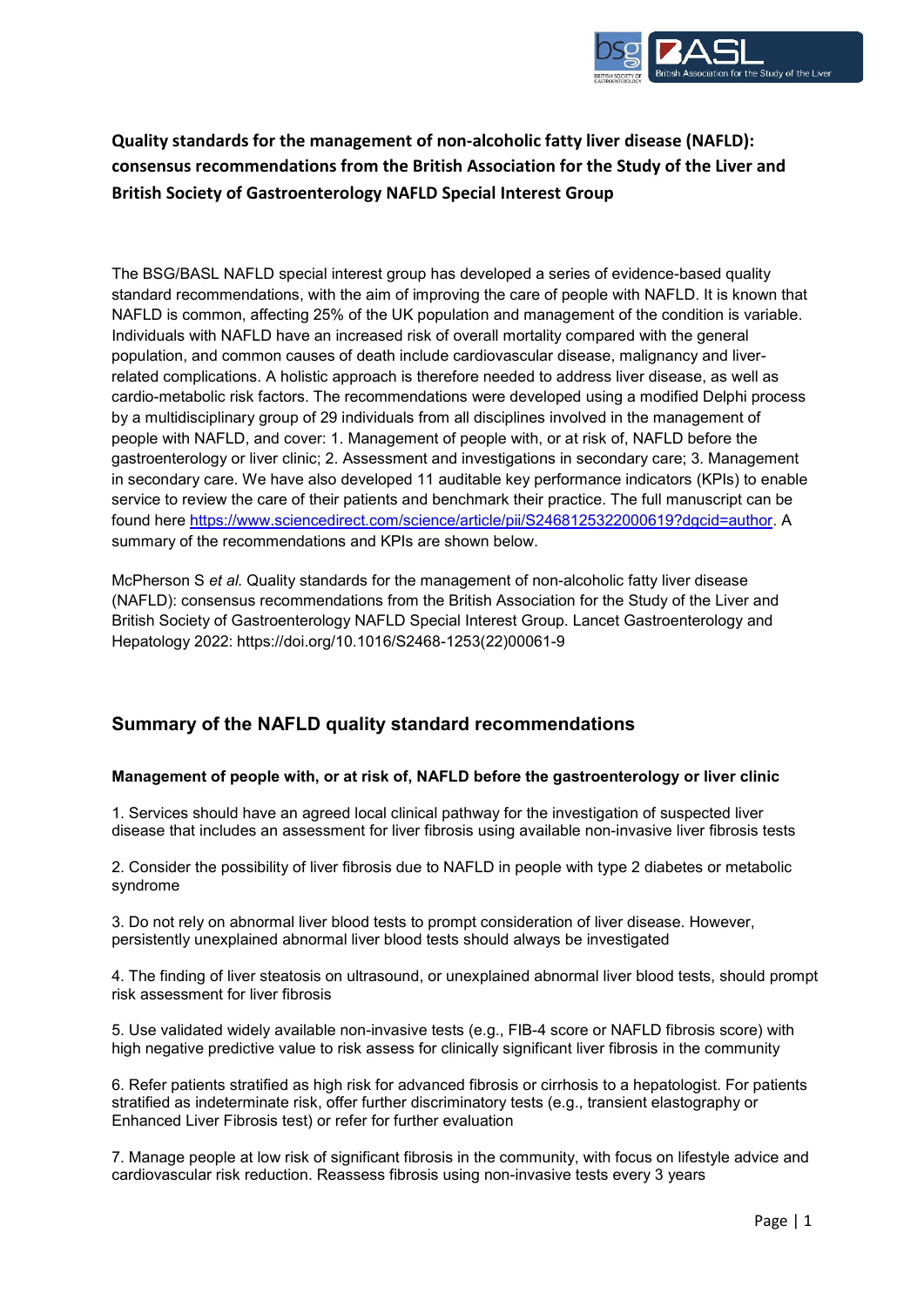8. Secondary care liver services and community services should collaborate on audits, research, and education to share knowledge, strengthen links, and encourage service and quality improvement, and involve patients as part of this as appropriate

#### **Assessment and investigations in secondary care**

9. Patients with NAFLD should be assessed for additional causes of steatosis (e.g., drugs and alcohol) and undergo investigations for other causes of liver disease (i.e., completion of blood aetiology screen) if these were not already done in primary care

10. Patients with NAFLD should have a detailed alcohol (e.g., AUDIT-C), illicit drug, and smoking history documented

11. Practitioners should document a treatment history and medicines use review. The rationalisation of medicines that may accelerate disease progression should be considered

12. An assessment of dietary habits and physical activity levels should be obtained

13. Patients with NAFLD should undergo sequential use of a simple non-invasive test (e.g., FIB-4) and specialist non-invasive tests (e.g., ELF, transient elastography, or acoustic radiation force impulse elastography) to assess the severity of fibrosis

14. Patients with NAFLD should be considered for a liver biopsy in the following situations: (A) if there is diagnostic uncertainty (other aetiologies or overlap conditions); (B) to evaluate the severity of NASH and be considered for potential drug therapies (including clinical trials); or (C) to determine the stage of liver fibrosis where non-invasive tests are inconclusive to aid with future management (e.g., F4 for hepatocellular carcinoma surveillance)

15. Liver biopsies should be processed, stained, and examined according to the UK Royal College of Pathologists guidelines and reported by pathologists who participate in the liver External Quality Assurance scheme using a validated score such as the NASH Clinical Research Network criteria (NAS) or steatosis activity fibrosis (SAF) score

16. Patients with NAFLD cirrhosis should be offered surveillance for complications of cirrhosis, including hepatocellular carcinoma and varices, in accordance with national or international recommendations. The Baveno VI exclusion criteria should be considered as a non-invasive tool to rule out the presence of varices requiring treatment

17. People with NAFLD should undergo systematic assessment of cardiovascular risk factors including use of an objective risk score (e.g., QRISK-3)

18. Patients with NAFLD should be screened annually for type 2 diabetes (using HbA1c), hypertension, and dyslipidaemia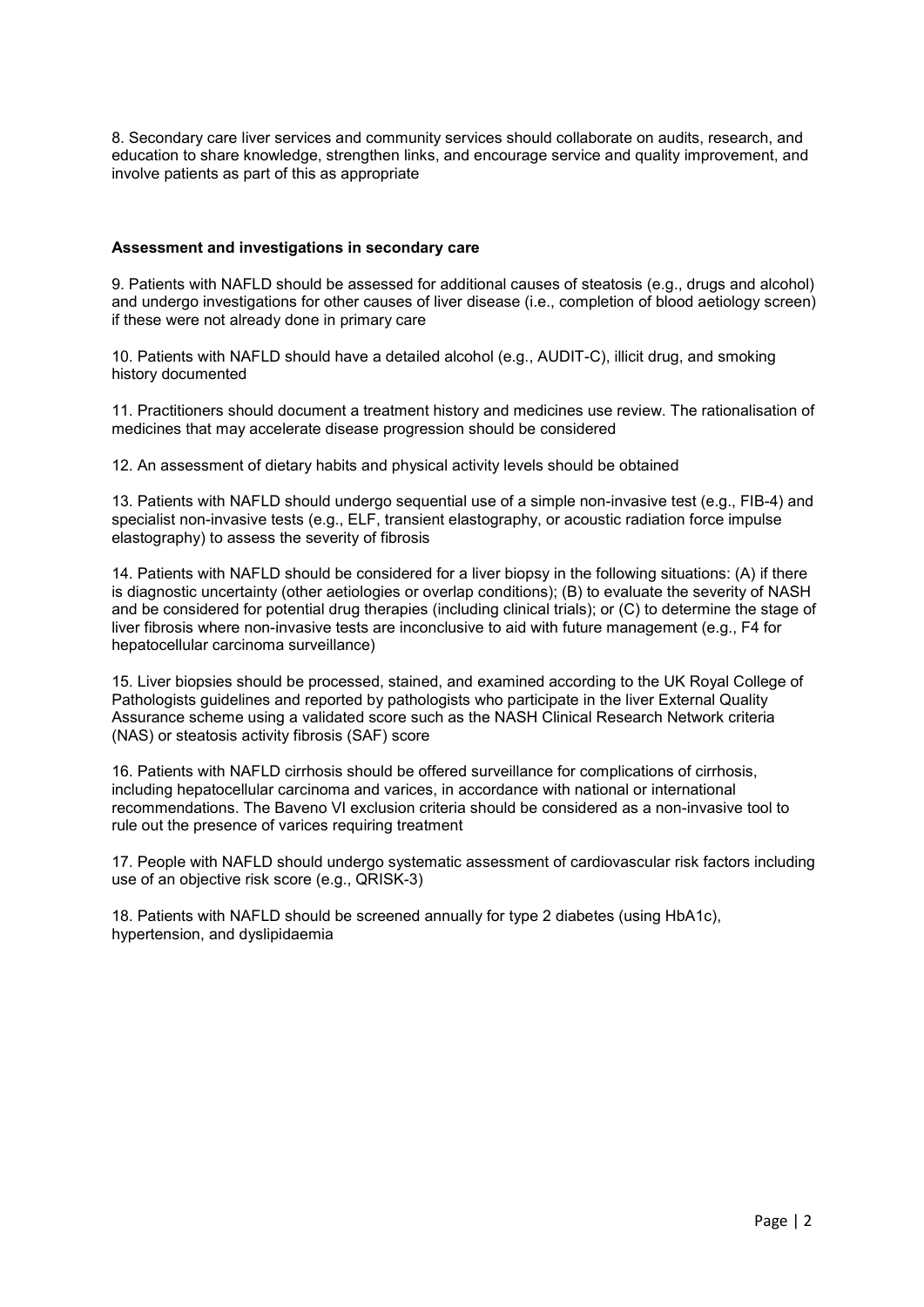#### **Management in secondary care**

19. People with NAFLD should be asked about smoking and, if they smoke, should be advised to stop and offered referral to smoking cessation services

20. People with NAFLD should be advised on the benefits of regular exercise; a baseline assessment of physical activity should be made and individualised advice given to increase physical activity

21. Patients with NAFLD should have a regular reassessment of their alcohol consumption

22. Abstinence from alcohol should be strongly recommended to patients with NAFLD and cirrhosis. Patients with pre-cirrhotic NAFLD should be advised that alcohol consumption may accelerate disease progression and so should minimise or abstain from alcohol to reduce the risk of disease progression

23. Tailored dietary advice should be given with the aim of 5–10% bodyweight loss through a calorie deficit including, but not limited to, reduction of refined carbohydrates and processed foods, and increased consumption of vegetables, lean protein sources, and fish. Referral to weight management services should be considered, especially if weight loss goals have not been achieved

24. Referral for consideration of bariatric surgery should be considered in patients with NAFLD with obesity who meet the eligibility criteria for bariatric surgery according to national recommendations

25. People with NAFLD who are at significantly increased risk of disease progression and potential risk of liver-related complications should continue to be managed in the secondary care setting. Such patients include those with cirrhosis or clinically significant or advanced fibrosis whose liver disease is not outweighed by comorbidities or performance status

26. Patients with decompensated liver disease caused by NAFLD should be considered for transplant assessment

27. Patients with hypertension should be managed in accordance with NICE guidelines

28. Patients who are at increased cardiovascular risk (type 2 diabetes, QRISK-3 >10%, or both) should be offered HMG-CoA reductase inhibitor (statin) treatment in accordance with NICE guidelines

29. Statins should not be withheld from patients with NAFLD, including those with compensated cirrhosis, because hepatotoxicity is very rare and the benefits are likely to significantly outweigh the risks

30. In people with NAFLD and type 2 diabetes, treatment with glucose-lowering agents that promote weight loss and reduce cardiovascular risk should be considered

31. Patients with NAFLD should be considered for research studies and offered the opportunity to participate in clinical trials where available

32. Management of patients with advanced NAFLD in secondary care should be by multidisciplinary teams with expertise in clinical hepatology, management of diabetes and cardiovascular risk factors, lifestyle intervention, and health promotion (diet, exercise, and physical activity)

33. In patients discharged to primary care, recommendations should be made about triggers for rereferral back to secondary care liver services

34. Patients should be provided with written information about NAFLD and weight management in a format appropriate to their needs and signposted to other credible sources of information such as the National Health Service and the British Liver Trust